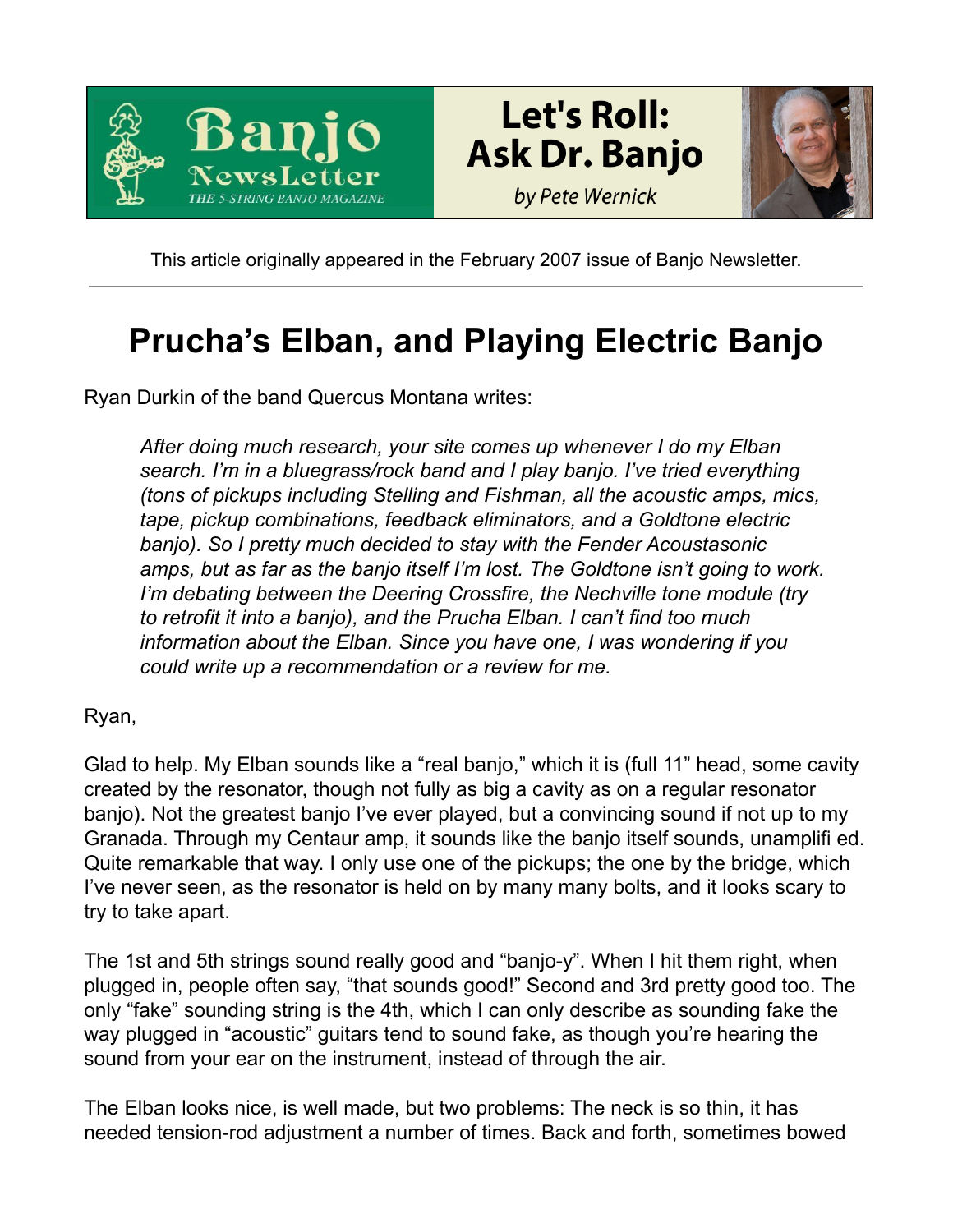too much, sometimes too flat. Also, the tuning pegs that came on it weren't too great, and one failed completely and needed replacing. Probably current models use better ones, but that's worth asking about. The company has done fine by me, sending different tuning pegs, acting concerned with my satisfaction (well, I am an endorser, but that's still worth mentioning).

## *Is the elban more feedback resistant than a fishman pickup in an acoustic banjo?*

Don't know. It's not all that feedback resistant, but that would require deadening the head, which is exactly not what I want to do. I want "real banjo" sound! When you deaden the head, there it goes.

As an alternative, I try to watch my positioning next to whatever monitor I'm using, and be ready to reach fast for the volume control if it starts to "feed", maybe randomly between songs. Or just keep one hand on the strings, deadening them.

*My band is not too enthused about in ear monitors, and i want something that i can can turn up a little bit to get a louder feel. The goldtone definitely gets loud, but it sounds too bad for me.*

Good for you for caring about QUALITY. I really dislike people sacrificing good sound for convenience.

I play my heart out and it sounds mellow due to the lack of crunch. I don't wanna keep rambling on so I'll rap this up. 3000 is a bunch of money i dont have, but am willing to put it on my card if the prucha would solve my problems.

From what I've tried, it's the best. I remember hearing Railroad Earth last summer, and Andy Goessling who plays banjo seemed to be getting good sound. I asked Andy what he was using and he answered:

"I'm using an L.R.Baggs bridge pickup, just a small wire transducer glued in the bridge. Most guys won't drill or sacrifice a bridge but I think this cuts down the feedback problem.

Now the most important link in the chain: your preamp. I'm using an Avalon U5 mono instrument and D.I. preamp (class A), a studio grade preamp costing about \$500. It's going to take your signal to the soundboard in the truest, cleanest form. The reason a class A preamp is so important is the new p.a. systems showing up at festivals now. The new line array systems are so good and true sounding there is no place for bad amateur grade equipment to hide anymore! If you have a badly eq'd banjo through a cheap direct box everyone will hear it."